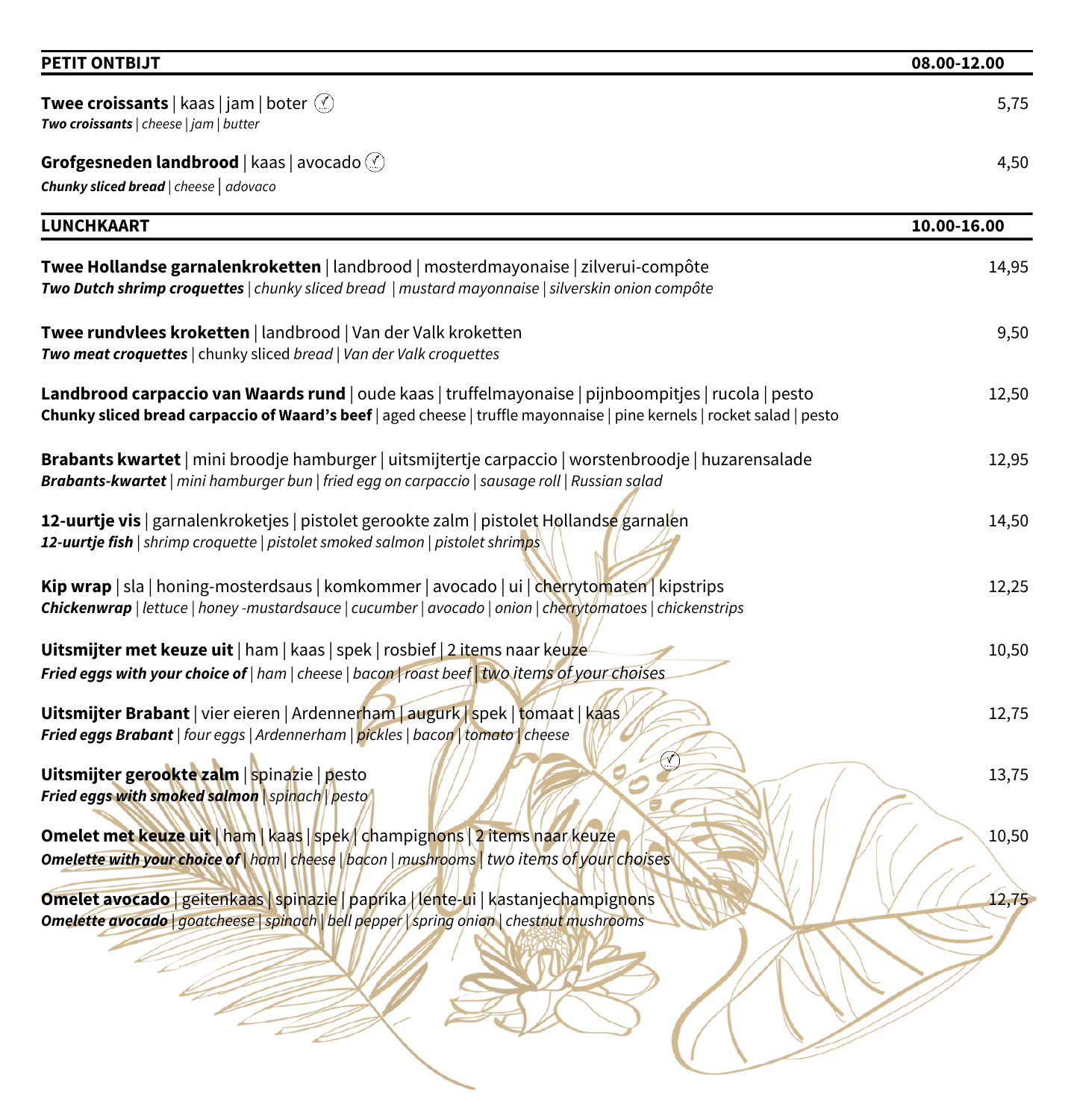| KINDERLUNCHKAART (T/M 12 JAAR)                                                                                                                                                                                                                                                                                                                                                                                                  | 10.00-16.00 |
|---------------------------------------------------------------------------------------------------------------------------------------------------------------------------------------------------------------------------------------------------------------------------------------------------------------------------------------------------------------------------------------------------------------------------------|-------------|
| Boterham met keuze uit   gebakken ei   ham   kaas   hagelslag   jam   chocopasta   pindakaas<br>Sandwich with your choice of   fried egg   ham   cheese   sprinkles   jam   chocolate spread   peanut butter                                                                                                                                                                                                                    | 4,95        |
| <b>Broodje</b>   kroket of frikandel<br><b>Bread roll</b>   meat croquette or frikandel                                                                                                                                                                                                                                                                                                                                         | 4,95        |
| Kindersoepje   tomaten   champignon   kip<br>Soup for children   tomato   mushroom   chicken                                                                                                                                                                                                                                                                                                                                    | 3,95        |
| KINDERDINERKAART (T/M 12 JAAR)                                                                                                                                                                                                                                                                                                                                                                                                  | 12.00-22.00 |
| Pasta Bolognese                                                                                                                                                                                                                                                                                                                                                                                                                 | 9.50        |
| Kipsaté   frietjes   satésaus                                                                                                                                                                                                                                                                                                                                                                                                   | 9,50        |
| Zalmfilet   aardappelpuree                                                                                                                                                                                                                                                                                                                                                                                                      | 11,50       |
| <b>Spareribs</b>   frietjes   BBQ saus                                                                                                                                                                                                                                                                                                                                                                                          | 9,50        |
| Hollandse pot   frietjes<br>Keuze uit:<br>Kipnuggets<br>$\circ$<br>Toekan nuggets gemaakt van Valk Schnitzel<br>$\circ$<br>Kipvleugels (deze mag je lekker met de handjes eten. Let wel op, deze zijn best een beetje pittig $\bigcirc$ )<br>$\circ$<br>Kroket<br>$\circ$<br>Frikandel<br>$\circ$<br>Krokante chickenstrips (let wel op, deze zijn best een beetje pittig ()<br>$\circ$<br>Kaaskroketjes $\circledS$<br>$\circ$ | 7,50        |
| Pittig Spicy<br>Vegetarisch   Vegetarian (4)<br>Veganistisch Vegan                                                                                                                                                                                                                                                                                                                                                              |             |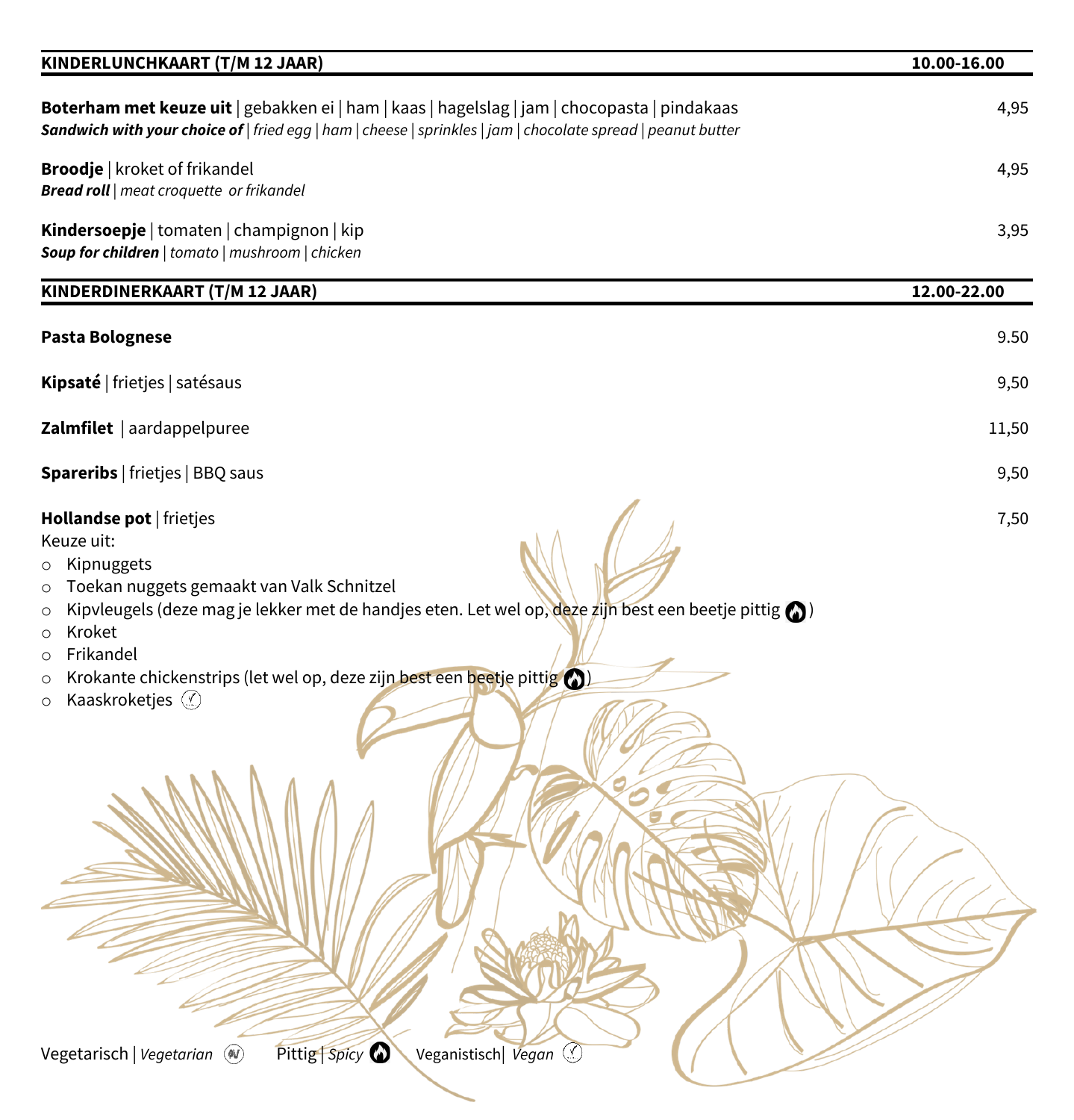| <b>SOEPEN EN VOORGERECHTEN</b>                                                                                                                                                                                                       | 12.00-22.00   |
|--------------------------------------------------------------------------------------------------------------------------------------------------------------------------------------------------------------------------------------|---------------|
| Tomatensoep met balletjes - champignonsoep $\textcircled{?}$ - kippensoep - seizoenssoep<br>Tomato soup with meatballs - mushroom soup - chicken soup - soup of the season                                                           | $6,95 - 7,75$ |
| <b>Boerenbroodplank</b>   kruidenboter   roomboter (<br><b>Bread platter</b>   herb butter   butter                                                                                                                                  | 5,95          |
| <b>Burrata</b>   tomaat   olijven   vadouvan (X)<br><b>Burrata</b>   tomato   olives   vadouvan                                                                                                                                      | 11,95         |
| Twee Hollandse garnalenkroketjes   mosterdmayonaise   zilverui-compôte<br>Two Dutch shrimp croquettes   mustard mayonnaise   silverskin onion compôte                                                                                | 14,95         |
| Steak tartaar   kwartel eitje   bloemkool   parmezaan koekje<br>Steak tartare   quail egg   cauliflower   parmesan biscuit                                                                                                           | 13,95         |
| Sashimi van tonijn   krokante kalfszwezerik   zeekraal   piccalilly<br>Tuna sashimi   crispy sweetbreads   samphire   piccallilly                                                                                                    | 15,95         |
| Carpaccio van Waards rund   oude kaas   truffelmayonaise   pijnboompitjes   rucola   pesto<br>Carpaccio of Waard's beef   aged cheese   truffle mayonnaise   pine kernels   rocket salad   pesto                                     | 12,50         |
| Hollandse garnalen   cocktailsaus<br><b>Dutch shrimps</b>   cocktail sauce                                                                                                                                                           | 17,95         |
| <b>Piri piri garnalen</b>   pikante olie   olijven   zongedroogde tomaat   zeekraal   voor u gepeld $\bigcirc$<br>6/10 stuks   pieces<br><b>Piri piri shrimp</b>   spicy oil   olives   sun-dried tomato   samphire   peeled for you | 14,95/21,50   |
| $3/5$ stuks   pieces<br><b>Oesters</b><br><b>Oysters</b>                                                                                                                                                                             | 9,60/15,60    |
|                                                                                                                                                                                                                                      |               |
| Pittig   Spicy $\bullet$<br>Veganistisch Vegan<br>Vegetarisch   Vegetarian (4)                                                                                                                                                       |               |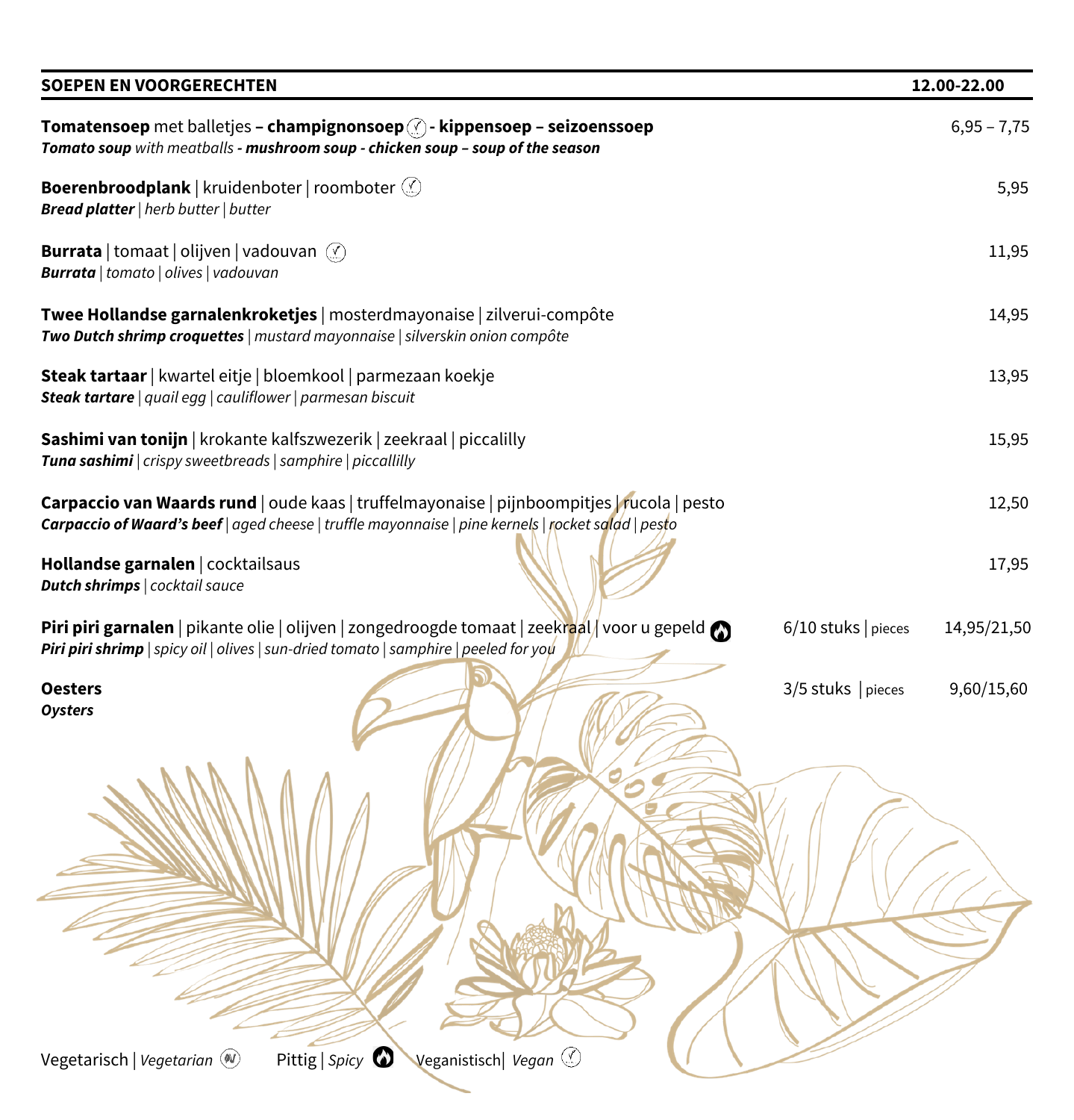| Amerikaanse hamburger   Black Angus   cheddar   augurk   friet   gebakken ei €1,25 supplement<br><b>American hamburger</b>   Black angus   cheddar   pickle   fries   fried egg $\epsilon$ 1,25 supplement<br><b>Vegaburger</b>   gebakken ui   cheddar   jalapeño   ketchup   mayonaise   zoete aardappelfriet $\oslash \bullet$<br>Vegetarian burger   fried onion   cheddar   jalapeño   ketchup   mayonnaise   sweet potato fries<br><b>Spicy chicken burger</b> $ $ cheddar $ $ sla $ $ tomaat $ $ komkommer $ $ chilisaus $ $ friet $\bigcirc$<br>Spicy chicken burger   cheddar   lettuce   tomato   cucumber   chili sauce   fries<br>Saté   kippendijen   kroepoek   seroendeng   satésaus   friet of brood<br>Satay skewer   chicken thighs   prawn crackers   serundeng   satey sauce   fries or bread | 18,95<br>17,50<br>17,95<br>19,50 |
|-------------------------------------------------------------------------------------------------------------------------------------------------------------------------------------------------------------------------------------------------------------------------------------------------------------------------------------------------------------------------------------------------------------------------------------------------------------------------------------------------------------------------------------------------------------------------------------------------------------------------------------------------------------------------------------------------------------------------------------------------------------------------------------------------------------------|----------------------------------|
|                                                                                                                                                                                                                                                                                                                                                                                                                                                                                                                                                                                                                                                                                                                                                                                                                   |                                  |
|                                                                                                                                                                                                                                                                                                                                                                                                                                                                                                                                                                                                                                                                                                                                                                                                                   |                                  |
|                                                                                                                                                                                                                                                                                                                                                                                                                                                                                                                                                                                                                                                                                                                                                                                                                   |                                  |
|                                                                                                                                                                                                                                                                                                                                                                                                                                                                                                                                                                                                                                                                                                                                                                                                                   |                                  |
| Pizza Hawaii   ham   ananas   kaas   oregano<br>Pizza Hawaii   ham   pineapple   cheese   oregano                                                                                                                                                                                                                                                                                                                                                                                                                                                                                                                                                                                                                                                                                                                 | 11,00                            |
| Pizza truffelsalami   oregano   kaas<br>Pizza truffle salami   oregano   cheese                                                                                                                                                                                                                                                                                                                                                                                                                                                                                                                                                                                                                                                                                                                                   | 13,95                            |
| Pizza tonno   tonijn   mozzarella   rucola   kappertjes   olijven   rode uj   oregano<br>Pizza tonno   tuna   mozzarella   rocket salad   capers   olives   red onion   oregano                                                                                                                                                                                                                                                                                                                                                                                                                                                                                                                                                                                                                                   | 12,95                            |
| Pizza prosciutto   Parmaham   mozzarella   zongedroogde tomaten   olijven   rucola   oregano   pijnboompitjes<br>Pizza prosciutto   Parma ham   mozzarella   sun-dried tomatoes   olives   rocket salad   oregano   pine kernels                                                                                                                                                                                                                                                                                                                                                                                                                                                                                                                                                                                  | 14,95                            |
| <b>MAALTIJDSALADES</b>                                                                                                                                                                                                                                                                                                                                                                                                                                                                                                                                                                                                                                                                                                                                                                                            | 12.00-22.00                      |
| <b>Salade krokante kip</b>   quinoa   sesamdressing   tomaatjes   avocado   komkommer   cashewnoten   $\bullet$<br>bieslook   gele curry crème<br>Crispy chicken salad   quinoa   sesame dressing   tomato   avocado   cucumber   croutons   cashew nuts   chives   yellow curry cream                                                                                                                                                                                                                                                                                                                                                                                                                                                                                                                            | 16,25                            |
| Salade carpaccio Waards rund   oude kaas   truffelmayonaise   pijnboompitjes   rucola   pesto<br>Carpaccio Waard's beef salad   aged cheese   truffle mayonnaise   pine kernels   rocket salad   pesto                                                                                                                                                                                                                                                                                                                                                                                                                                                                                                                                                                                                            | 17,50                            |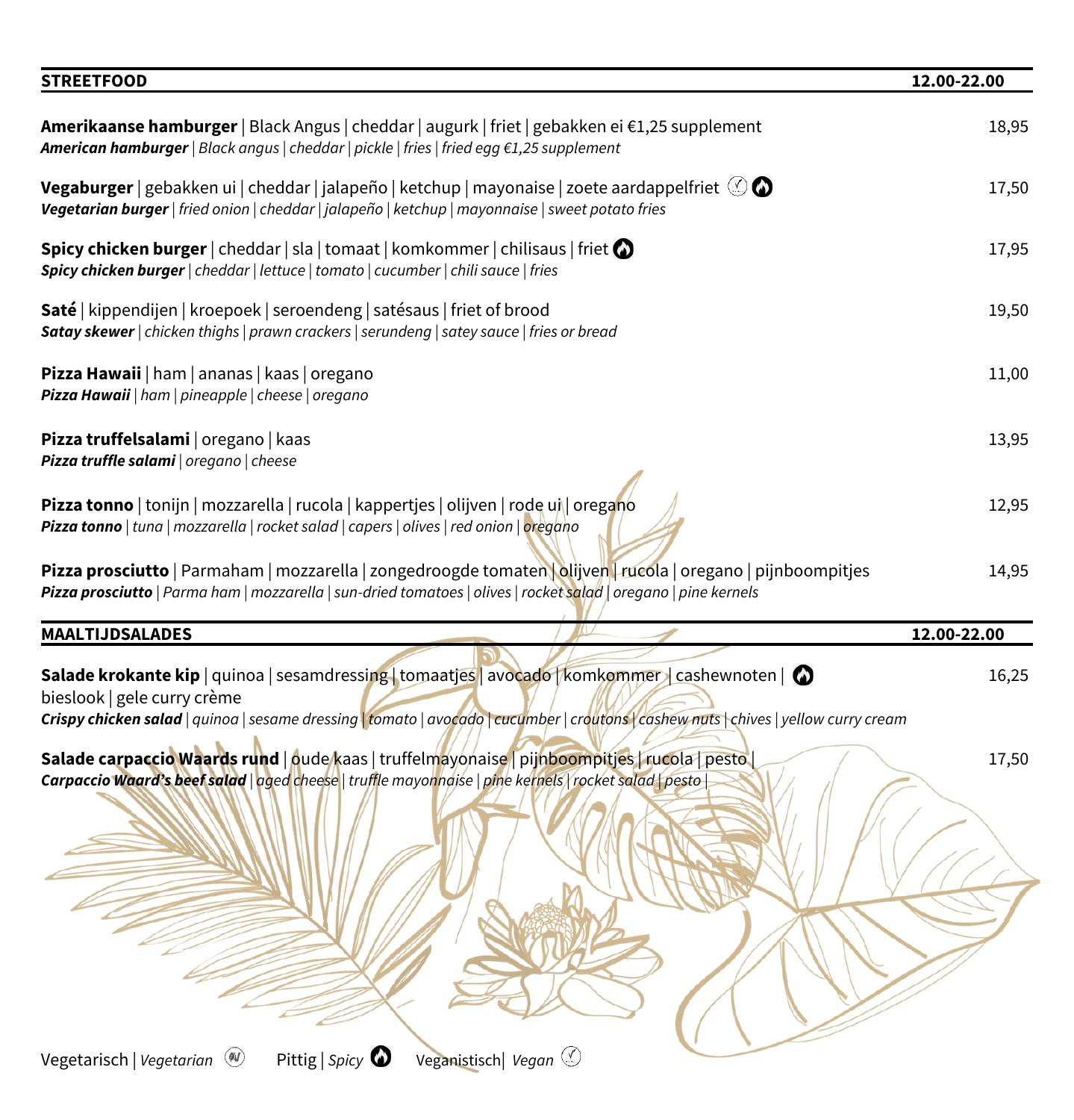| Pasta's & Wokgerechten                                                                                                                                                                                                                               | 12.00-22.00 |
|------------------------------------------------------------------------------------------------------------------------------------------------------------------------------------------------------------------------------------------------------|-------------|
| Kipcurry   gele curry   kokos   oosterse groenten   koriander   mangosalsa   jasmijnrijst<br>∞<br>Chicken curry   yellow curry   coconut   oriental vegetables   coriander   mango salsa   jasmini rice                                              | 19,50       |
| <b>Vegancurry</b>   gele curry   bloemkool   groene groenten   geroosterde kikkererwten   mangosalsa   jasmijnrijst @ $\circledcirc$<br>Vegan curry   yellow curry   cauliflower   green vegetables   roasted chickpeas   mango salsa   jasmine rice | 18,95       |
| Gewokte ossenhaaspuntjes   taugé   peultjes   kastanjechampignons   sesamsaus   noedels<br>Stir fried beef tenderloin tips   bean sprouts   sugar peas   chestnut mushrooms   sesame sauce   noodles                                                 | 24,50       |
| Pasta kip   tagliatelle   kippendijen   pesto   spinazie   cherrytomaten   pijnboompitjes   parmezaan<br>Pasta chicken   tagliatelle   chicken thighs   pesto   spinach   cherry tomatoes   pine kernels   parmesan                                  | 18,50       |
| Pasta gamba   tagliatelle   bospaddenstoelen   spinazie   bosui   room   pijnboompitjes   parmezaan<br>Pasta prawn   tagliatelle   wild mushrooms   spinach   spring onion   cream   pine kernels   parmesan                                         | 23,50       |
| <b>VEGAN ON THE ROCK</b>                                                                                                                                                                                                                             | 12.00-22.00 |
| Vegan Redefine tournedos van de steen   new-meat ™   champignon   ui   paprikasaus<br>Vegan Redefine tournedos on the rock   new-meat ™   mushroom   onion   paprika sauce<br><b>ON THE ROCK</b>                                                     | 12.00-close |
| Ladysteak van de steen   champignon   ui   sesamsaus                                                                                                                                                                                                 | 24,50       |
| Ladysteak steak on the rock   mushroom   onion   sesame sauce<br>Tournedos van de steen   champignon   ui   sesamsaus                                                                                                                                | 29,50       |
| Tenderloin steak on the rock   mushroom   onion   sesame sauce<br>Yellow fin tonijn van de steen   zeewiersalade   edemame   wasabi/  sojasaus<br>Yellow fin tuna on the rock   seaweed salad   edemame   wasabi   soy squce                         | 32,00       |
|                                                                                                                                                                                                                                                      |             |
| Pittig Spicy O<br>Vegetarisch   Vegetarian<br>Veganistisch Vegan<br>$\circledcirc$<br>$\circledcirc$                                                                                                                                                 |             |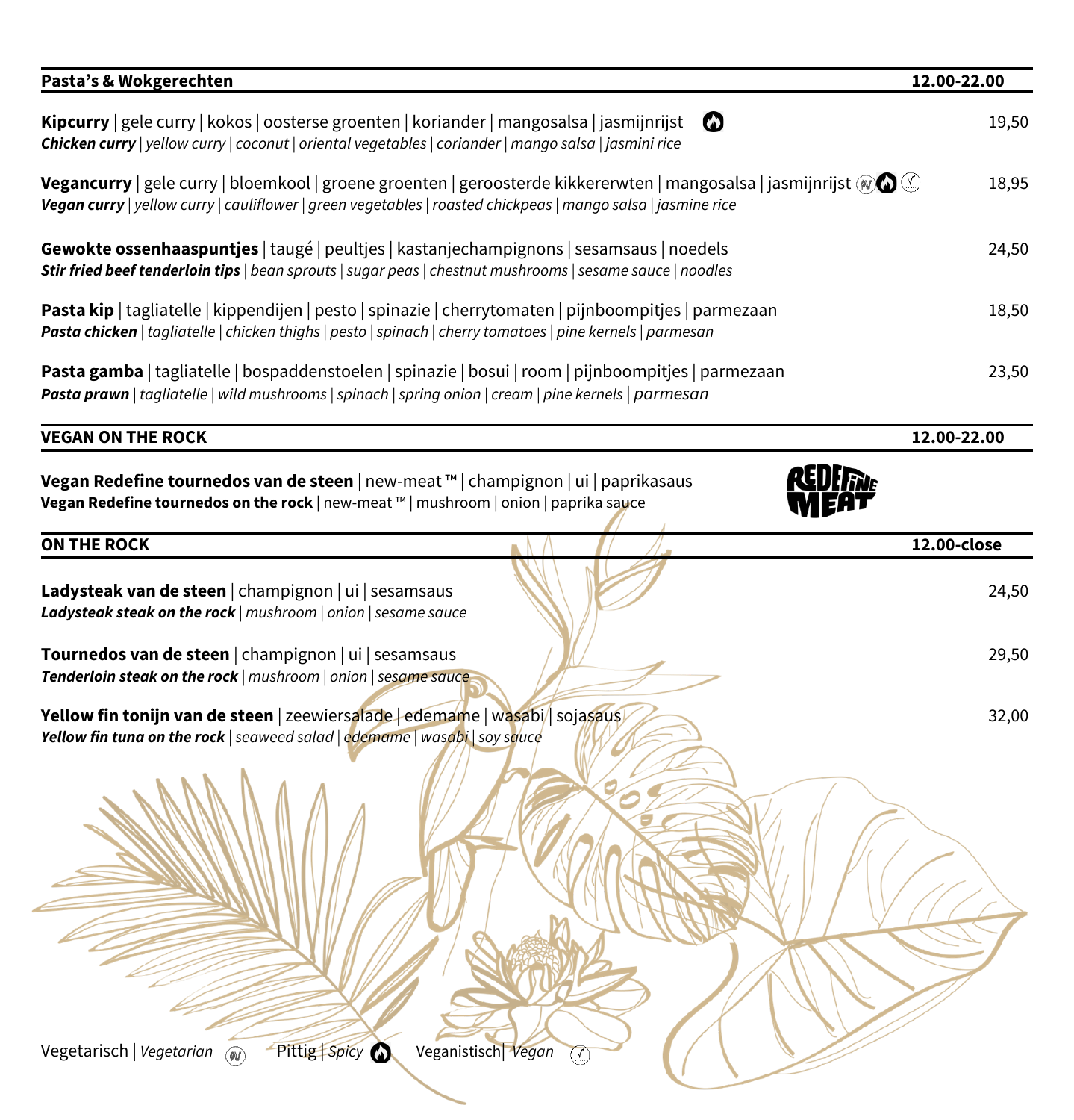| <b>DESSERTS</b>                                                                                                                                                                                                                                       | 12.00-22.00 |
|-------------------------------------------------------------------------------------------------------------------------------------------------------------------------------------------------------------------------------------------------------|-------------|
| Dame blanche   vanille-ijs   warme Nutella-chocoladesaus   slagroom<br>Dame blanche   vanilla ice cream   warm Nutella-chocolate sauce   whipped cream                                                                                                | 8.50        |
| Van der Valk sorbet   vanille-ijs   aardbeienijs   vruchtjes   aardbeiensaus   slagroom<br>Van der Valk sorbet   vanilla ice cream   strawberry ice cream   fruits   strawberry sauce   whipped cream                                                 | 8.50        |
| Tropical mango   compôte   kokosschuim   ananassorbet   limoen meringue<br>Tropical mango   compôte   coconut foam   pineapple sorbet   lime meringue                                                                                                 | 9.50        |
| Chocolade kaviaar   chocolademousse   vanille parfait<br>Chocolate caviar   chocolate mousse   vanilla parfait                                                                                                                                        | 10,50       |
| Koffie compleet Schrobbelèr crème brûlée   witte chocolade fudge met cranberries en pistache   klein borreltje Schrobbelèr<br>Coffee complete   Schrobbelèr crème brûlée   white chocolate fudge with cranberries and pistachio   shot of Schrobbèler | 8,50        |
| Kaasplateau van Fromagerie Guillaume   4 soorten   appelstroop   noten-vijgenbrood<br>Cheese platter from Fromagerie Guillaume   4 types   apple syrup   nut-fig bread                                                                                | 12,50       |
| Speciale koffie   Irish   French   Toekan   Italian   Spanish   Dutch<br>Speciale coffee   Irish   French   Toekan   Italian   Spanish   Dutch                                                                                                        | 8,50        |
| <b>Belgische pralines   2 stuks</b><br><b>Belgian chocolates</b>   2 pieces                                                                                                                                                                           | 1,95        |
|                                                                                                                                                                                                                                                       |             |